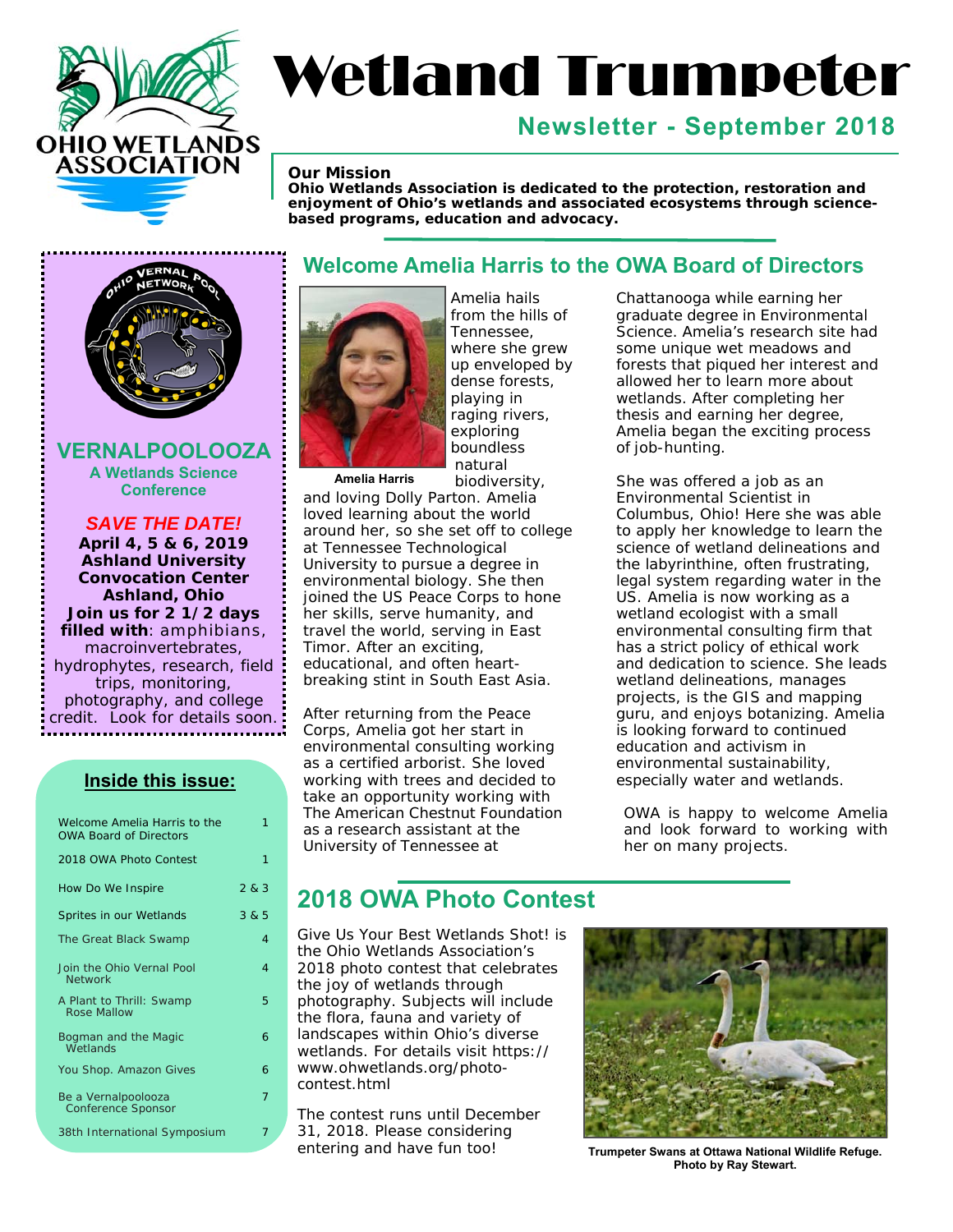#### **How Do We Inspire?**

By Tara Baranowski, Wetland Ecologist and Wildlife Biologist

You've heard the adage, "Give a man a fish and he will eat for a day. Teach a man how to fish and you feed him for a lifetime." Well I find the same to be true when it comes to inspiring children toward a love for nature. Sure, you can tell a child about the Great Black Swamp and watch their eyes come alive as they ponder the depth, the darkness, and the danger of that lost place, especially if you throw in a few tales about wolves having roamed there or horses being stuck in the unforgiving 4 foot deep mud. But what really catches a child's imagination and leads it captive is standing within the aura of a still swamp



**Cecelia Baranowski** 

can, no degree or experience required. And inspire we must if we want today's and tomorrow's children to cherish the wet and wild places in an increasingly technoadvanced and detachedfrom-nature norm. How do we inspire? It's not a complicated formula, it's simply this: Provide the opportunity. If you have the chance to give of your time taking a son, daughter, niece, nephew, friend, grandchild into the outdoors, do so. And do so often enough that they can appreciate that each season is new within the wild world around them and that it's worth coming back again to discover new wonders. Let them explore and ask

itself, walking in a windswept marsh, or following a meandering creek. Children by nature are curious and inquisitive and I've found

that with my own, they retain an appreciation for things learned when these things are learned in the field. When they've seen with their own eyes, felt with their own hands, and discovered something *first for themselves* and then asked for an explanation to follow.

Now, I must admit, our children didn't have a chance at *not* being immersed in nature, and more particularly wetlands if you'll pardon the pun. My

husband and I have over 40 years of combined wetland ecology and wildlife management experience. And as impressive as that sounds to me, that fact is purely lost on our kids who simply know that mom is a "birdologist" and daddy works in the marsh. Sure, we've explained what we do, and the kids have been to events that we've professionally coordinated, but for them it's about what we do in our *off time* that matters most. And this is where we *all* as parents, family, friends and mentors have an equal playing field. You can inspire the next generation of wetland lovers just as much as I

questions.

Speaking from experience I can tell you that a routine walk into the marshes with my children



**Hazel Baranowski** 

is anything but. The questions born out of their curiosity and unashamed minds astound me and quite often leave me fumbling for an adequate response. And yet, not knowing the encyclopedic answer to youthful questions provides the perfect opportunity to stand in shared awe at what nature has to offer, shoulder to shoulder with my kids. Those moments I think are the most impactful. They're not

planned, there's no learning agenda, they just happen and leave each of us breathless, inspired.

So, to reiterate the heart of the matter and the message I hope I'm conveying. My children don't love wetlands because mom presents a thesis on shorebird habitat or dad delivers a lesson in aquatic invasives each time we visit…My children love wetlands because we're *together* there, we *discover* there, we *wonder* there, and we go out to them often enough that they've become a regular part of our lives. Provide the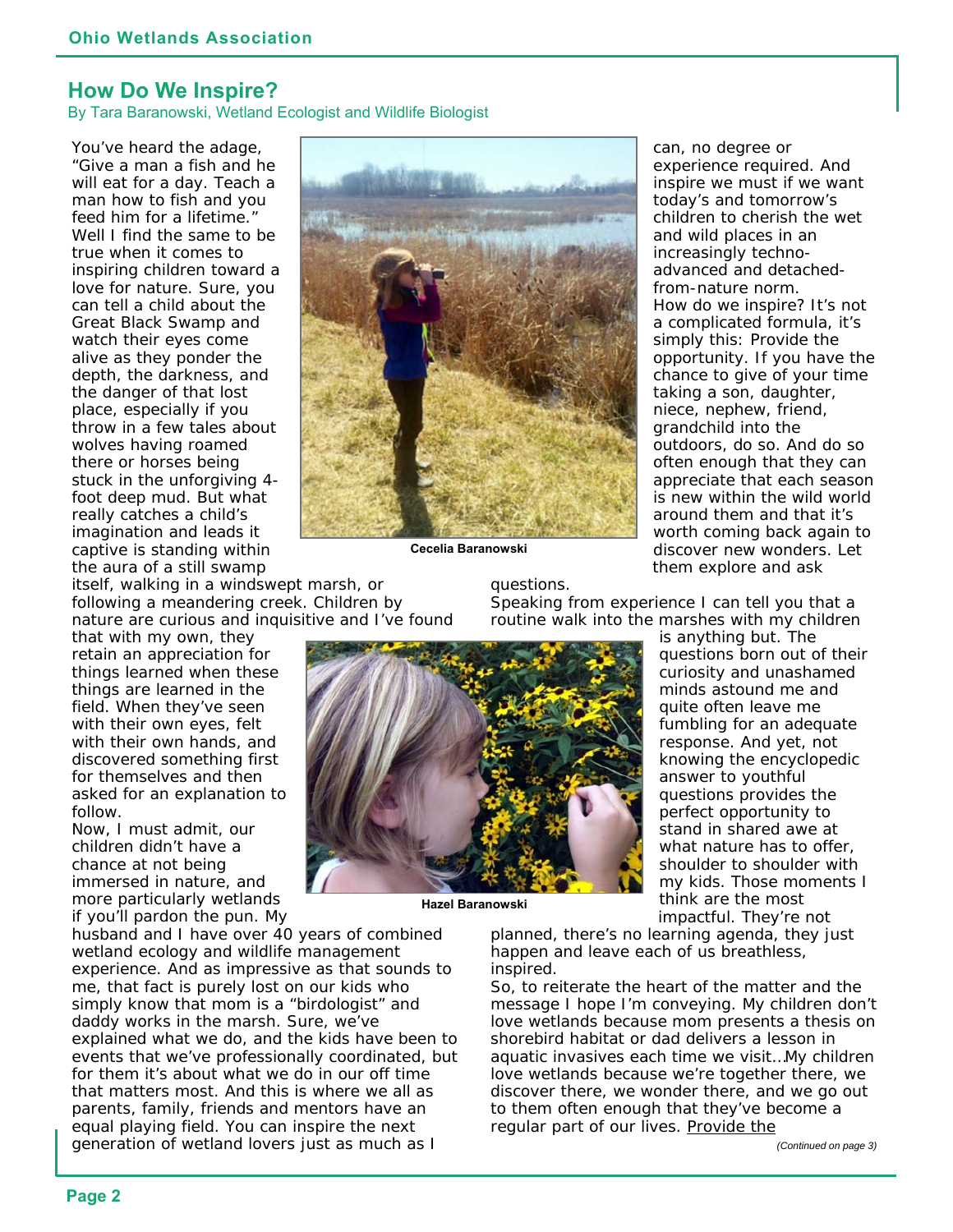#### **Sprites in our Wetlands**  By Ray Stewart

Water Sprites are mythical creatures associated with all variety of wet places. They have the ability to breath air or water equally well. Thought to be composed of spirit as much as corporeal substance they are very small. One source claims that among their favorite pastimes is to tease butterflies and ride on the backs of fireflies. Folktales describe these whimsical Water Sprites as good flyers with excellent endurance but a short attention span.

Story-telling and ancient traditions are interesting to explore, but, did you know that there are actual sprites

right here in Ohio? Yes, and they have a number of things in common with lore and legend of distant places in the deep past. Sprites are

diminutive flying creatures that inhabit the low vegetation and mosses near water sources, especially wetlands. Their transparent wings are nearly invisible, disguising their means of sustained flight. They move through the vegetation with grace and skill, seeming to appear out of nowhere, then vanish in the blink of an eye. Their lives are lived partially swimming under water and at other times in an aerial ballet.



**Water Sprite** 

I am describing our smallest members of the order Odonata. These are the sprites, a type of narrow-winged damselfly. In Ohio there are two species of sprites, the Sedge Sprite (*Nehalennia irene*) and Sphagnum Sprites (*Nehalennia gracilis*). The males are more brightly colored than females with a bright metallic shine. They differ from the Eastern Forktail (*Ischnura verticalis*) damselfly which is readily observed almost anywhere Odonata are found. Sprites are smaller, close to an inch in length, are shiny and lack the eyespots seen

in bluets, another common type of narrowwinged damselflies.

The genus name for sprites, Nehalennia, refers



**Sphagnum Sprite***, Nehalennia gracilis*  **Photo by Dave McShaffrey** 

to a 2<sup>nd</sup> century goddess from the low country of Zeeland in Holland. That area is mostly river delta where several rivers reach the North Sea including the Rhine. Today most of the 'reclaimed' land is below sea level. Nehalennia was worshiped by travelers, many of whom traded goods from well into the heart of Europe and into the British Isles. Once again, the mythology ties these creatures to wetlands and *(Continued on page 5)* 

 **How do we inspire? (cont'd)**

#### *(Continued from page 2)*

opportunity. Provide it again and again. You just might inspire someone. You just might preserve the legacy that is our wetlands.

Cecelia aged 8: "I love wetlands because of the plants and animals and how they react to each other. The life cycle in the marsh is really cool."

Hazel aged 6: "I love wetlands because they're so beautiful; the plants, butterflies, ducks, geese, ducklings, they're all so beautiful."

#### **OHIO DRAGONFLY SURVEY**

The Ohio Odonata Society is working with the Ohio Division of Wildlife to update the original survey that ran from 1991 – 2001. The new survey will run from 2017 through 2019 and culminate in a lay-person book on Ohio Dragonflies and Damselflies. To learn how to participate visit <https://u.osu.edu/ohioodonatasurvey/>

If you have any questions about the survey, contact: MaLisa Spring, State Coordinator at [spring.99@osu.edu,](mailto:spring.99@osu.edu)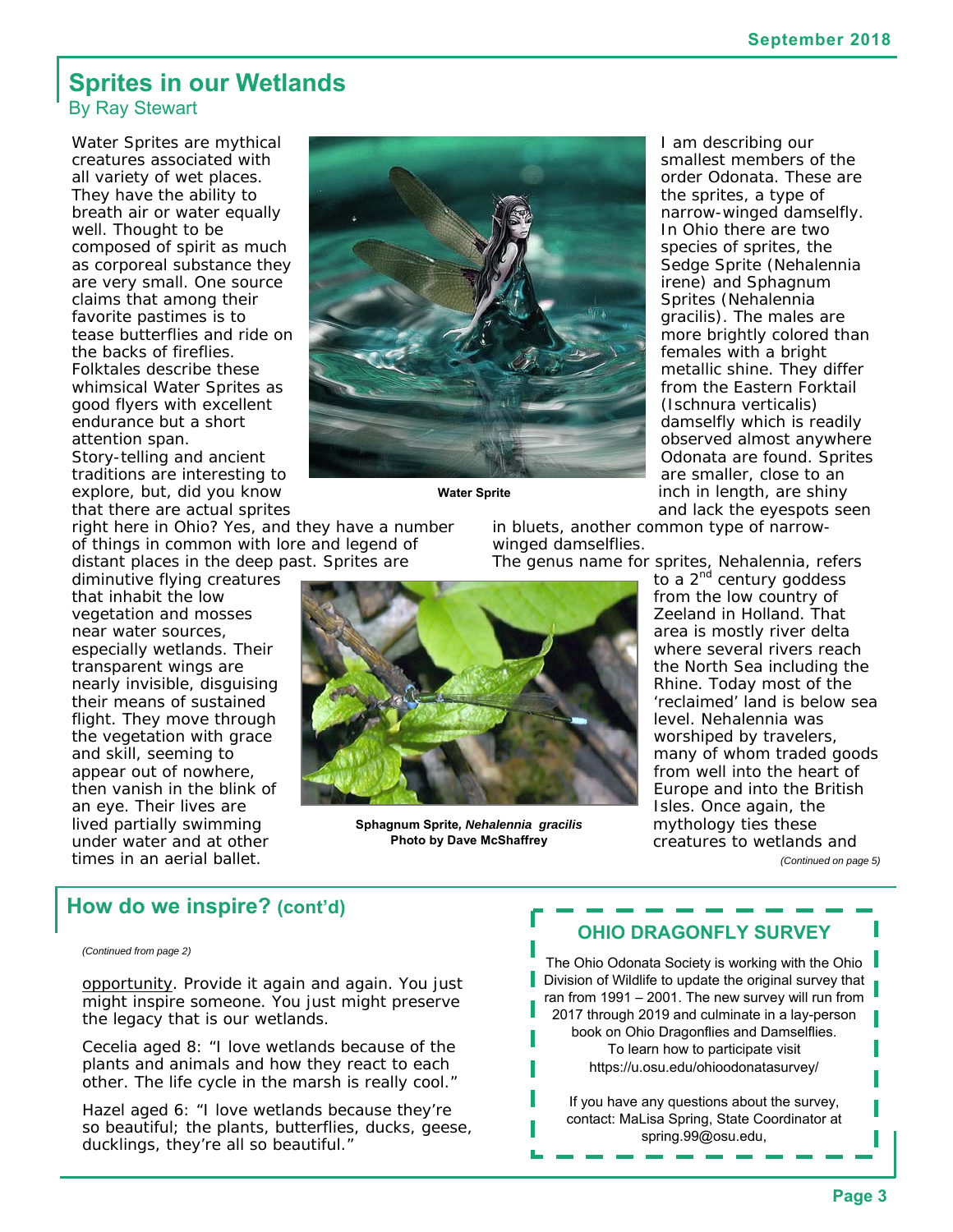#### **The Great Black Swamp**  By Ray Stewart

Dr. William J. Mitsch, world-renowned wetland scientist (and OWA Board Member!), proposes that restoration of 10% of Great Black Swamp (GBS) is necessary to reduce phosphorus inflow by 40% from the polluted Maumee River to Lake Erie. We are talking about a lot of farm land. The historic GBS stretched from Sandusky Bay to Toledo and west to Ft. Wayne Indiana, an area of about 1,500 square miles. 10% would



**The Great Black Swamp** 

be 150 square miles of highly productive farmland. This is no modest proposal, in that it would very likely take many farms out of operation and many families out of the business of farming.

It sounds outlandish on the surface, and largely unacceptable, to propose such an upheaval of land use and community that has existed for more than a century. But let's try a simple thought experiment and look at this region from a different perspective. Imagine, if you will, the vast GBS that is not 99.9% converted to other uses. Suppose that the very lowest, wettest, challenging acres were never cleared, drained or plowed. And suppose that the natural functions of all the Maumee basin tributaries were still intact. Streams would flow in broad sinuous curves instead of regimented straight ditches. Rain waters would gently slip beyond the banks fanning out through the forested swamps and marshes, depositing silt in a fine layer, as phosphorus and other nutrients were consumed by hundreds of species of water-loving plants.

In this scenario, water in the main stem of the Maumee River would be clean and fresh. Fish and other wildlife would thrive adding to the bounty of the most productive fishery in the Great Lakes, the western basin of Lake Erie. Commercial and recreational activities would be the envy of the Midwest, if not the world.

Now, to continue this little thought experiment, suppose that there was a proposal to strip the remaining 10% of the

GBS to increase farming opportunities. There would be some trade-offs, however. Harmful algal blooms would choke the fisheries and turn away tourists. Beaches would be closed. Drinking water withdrawals might even be suspended in major cities during periods of high toxicity. Tens of millions of dollars would be spent to upgrade water treatment plants. Many more millions would be thrown at research to find a way to solve this problem.

Consider which of these is the more outlandish proposal: restoration or status quo? Would any of us accept the thought experiment proposal to expand the conversion of land to the extreme, knowing the consequences of that expansion? Should we, then, be open to some healthy discussion on the practical benefits of wetland restoration on an ambitious scale? Your Ohio Wetlands Association would arque that this discussion should move forward in earnest. The potential environmental, economic, and societal gains will make this a worthwhile conversation.

#### **Join the Ohio Vernal Pool Network (OVPN) and put on your very own vernal pool workshop next season!**

This fall, the Ohio Vernal Pool Network will be offering an educator's package: With the purchase of a class set of 20 or more *Ohio's Hidden Wonders, A Guide to the Animals and Plants of Vernal Pools* you will get a full set of ancillaries including the 5 PowerPoint presentations we use in our own workshops.

The subjects include: Intro to Vernal Pools, Amphibians, Flora, Macroinvertebrates and Data Collection using iNaturalist. Tips on workshop best practices, conducting field trips and ask-theexpert resources are all provided. Details will be published at [www.ohiovernalpoolnetwork.org as](http://www.ohiovernalpoolnetwork.org) they become available.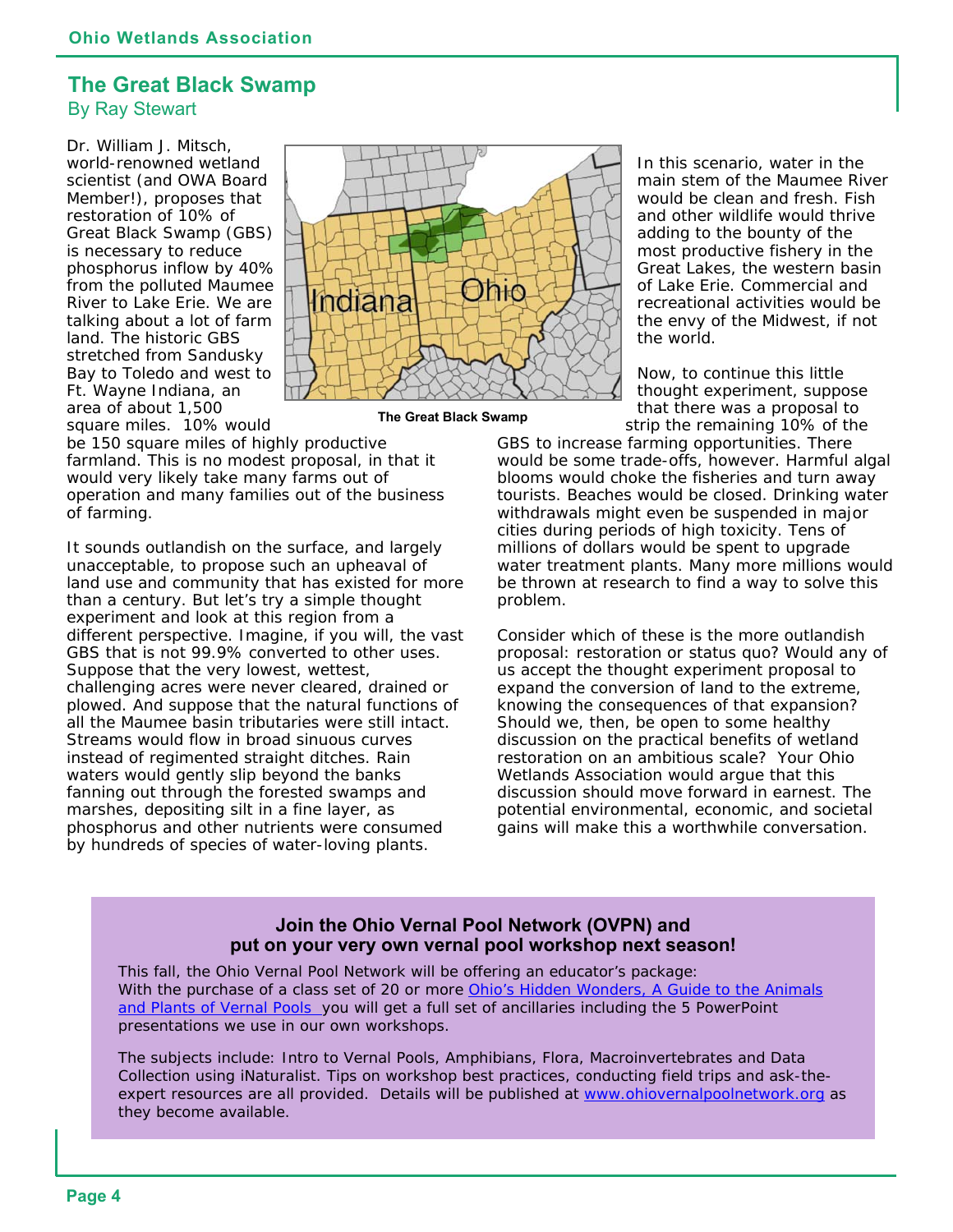#### **Sprites in Our Wetlands**  By Ray Stewart

spiritual connections from many centuries ago. Their names describe their preferred habitats. The sedge sprite can be quite common in the sedges and other emergent plants that enjoy wet soils. There range extends across southern Canada and the northern half of the U.S. While common and widespread, they are often overlooked because of their tiny size they appear to be flying needles. The sphagnum sedge prefers the boggy wetlands



**Sedge sprite,** *Nehalennia irene*  **Photo by Dave McShaffrey** 

with mats of sphagnum moss either floating or on the surface above saturated soils. Its range covers most of the eastern U'S from Wisconsin to Main south to northern Florida.

While the sprite's stature is unassuming, they must have a significant effect on their surrounding ecology. They are carnivores and, in their space, they are considerable predators. As airborne adults, they capture and consume all manner of flies, gnats and mosquitoes. Looking closely at their legs reveals lengthy spines used in the capture of lesser creatures that get too close. As aquatic larvae, they eat anything smaller than themselves.

Flight time for sprites in Ohio

peaks in June through August. When you next explore a wetland in summer, bend down to scan the vegetation. If you search carefully, perhaps you'll spot one of these mythical beings in the material world.

#### **A Plant to Thrill: Swamp Rose Mallow**, *Hibiscus moscheutos*  By Mark Dilley

**Editor's Note:** Board Member Mark Dilley delivered a presentation at the 2016 Flora Quest conference with the title "Wetland Plants: Twenty to thrill, five to kill." He will be sharing details of select plants from this talk in a series of articles for the OWA newsletter.

Swamp Rose Mallow, sometimes called Crimsoneyed Rose Mallow, is a

member of the Family Malvaceae (Mallow Family). Although this plant may blend into the scenery at certain times of the year, when it blooms in summer it is an irrefutable showstopper. Growing on the edges of ponds or in shallow to deep emergent marshes, the huge colorful corolla of the hibiscus flower can be seen from many feet away and are recognizable even traveling at 65 mph down the highway. The blooms can be a bright pink or paler cream color, with a crimson center.



**Swamp Rose Mallow**, *Hibiscus moscheutos* 

As is true for most plants with showy flowers, hibiscus is pollinated by insects, including bees and bumblebees. Hummingbirds will also frequent the large (up to 4 inch-wide!) blooms in search of nectar. The plant's seeds have a thick coat and are buoyant so that they can be distributed by water (a process referred to as hydrochory). The Swamp Rose Mallow, and it's close relative, the Halberd-leaved Rose Mallow (*H. laevis*) serve as a food

source for muskrats, waterfowl and numerous insects, and as habitat (cover) for many other species.

Historically, this plant has been used medicinally in the form of tea to treat digestive and urinary tract inflammations. Another relative of the plant from Europe, *Althaea officinalis* (common marshmallow), is a key ingredient in the marshmallow confections we enjoy. The next time you bite into a S'more, say a little thank you to the mallows of the marshes. They are a treat to the eyes as much as marshmallows are a treat to the palette.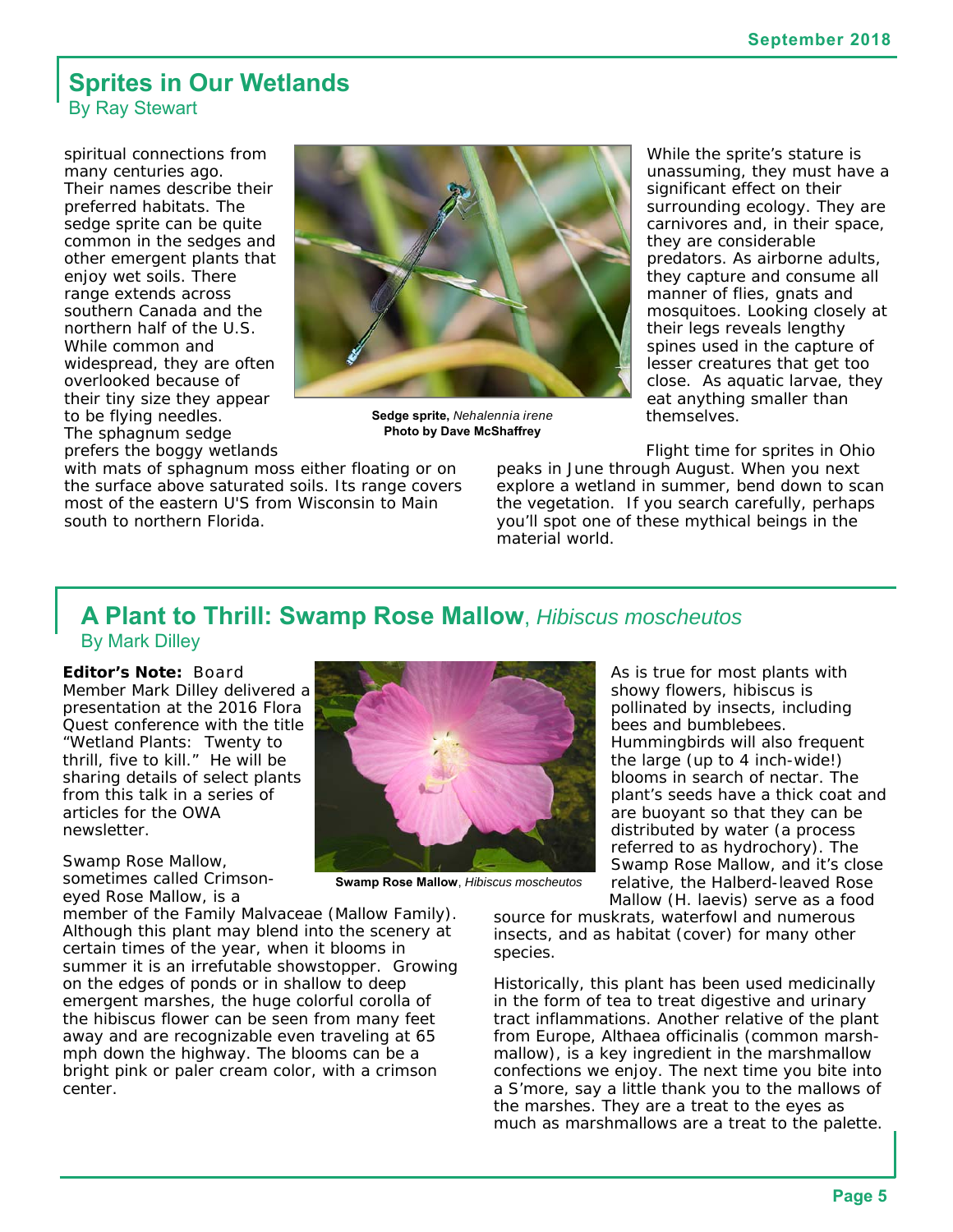#### **Bog Man and the Magic Wetlands**  By Ray Stewart

If you were asked to look back in time at historic moments that gave rise to Western Culture, what would you see? Would it be the age of Socrates and the Greek philosophers? Maybe you would think of the roots of Christianity. Maybe the rise of Rome and the spread of its influence across Europe, Northern Africa and the Middle East. These are among the standouts that fill



**The Bog Man** 

World History texts in High Schools everywhere.

But people were thriving in many other locations, founding cities, communities and cultures that did not leave as strong a written and architectural legacy as the Mediterranean examples mentioned above. I have recently read about Tollund Man, a bog mummy that came out of a Danish wetland in the 1950's so well preserved that it, at first, was thought to be a recent death. Closer examination has determined that he lived in the  $4<sup>th</sup>$  century B.C.E. making him a contemporary of the Classic Greeks.

Peat bogs have an amazing ability to preserve organic matter. The peat itself is a product of this preservation. In Ohio, the American mastodon, *Mammut americanum now on display at the Ohio History Connection in Columbus was retrieved from an Ohio swamp*. This uniquely well preserved and complete skeleton is said to be 10,000 years old. The anaerobic (low oxygen) environment and slightly acidic waters of a bog are more conducive to 'pickling' a body than decomposing it.

The mastodon may have wandered in accidentally becoming stuck in the deep soft muck. Its remains must have avoided the indignity of scavengers since the complete

skeleton remained in place. Tollund Man's fate was somewhat different. No clothing was found with him except for a belt and a leather cap. His only other accessory was a noose around his neck, likely the cause of death. The forensic question begs to ask; how did this happen? Or was this death the result of a crime at all?

Archeologists and scholars think that there was likely a supernatural

or spiritual reason for Tollund Man's death. Northern Europe at this time was populated by a complex set of people often referred to as proto-German. Their mythology may have given rise to the elaborate pantheon that included Odon and Thor. Human sacrifice was a wide spread practice, even in Rome up until the first century B.C.E.

For the people of Iron Age Northern Europe, a bog would have played an important spiritual role. These wetlands were revered as something magical, representing a physical barrier separating the supernatural from the physical realms. If Tollund Man's death was presented as a gift to gods, this bog would be the portal to their domain. These vast northern lowlands would have been sacred places with taboos preventing any penetration except for the holiest practices of the time.

As Roman influence and civilization expanded, these proto-Germans were Christianized. But, even as the ancient pagan superstitions waned, these bogs remained in their minds as magical and awe-inspiring places. For many of us, wetlands still inspire awe and wonder. If you're one of those who possess this awe, please make every effort to share it with others!

## **You Shop. Amazon Gives**



AmazonSmile is a website operated by Amazon that lets customers enjoy the same wide selection of products, low prices, and convenient shopping features as on Amazon.com. The difference is that when customers shop on AmazonSmile ([www.smile.amazon.com\), th](http://www.smile.amazon.com)e AmazonSmile Foundation will donate 0.5% of the price of eligible purchases to the charitable organizations selected by customers. Link your Amazon account to the Ohio Wetlands Association today! Just go to [www.smile.amazon.com.](http://www.smile.amazon.com)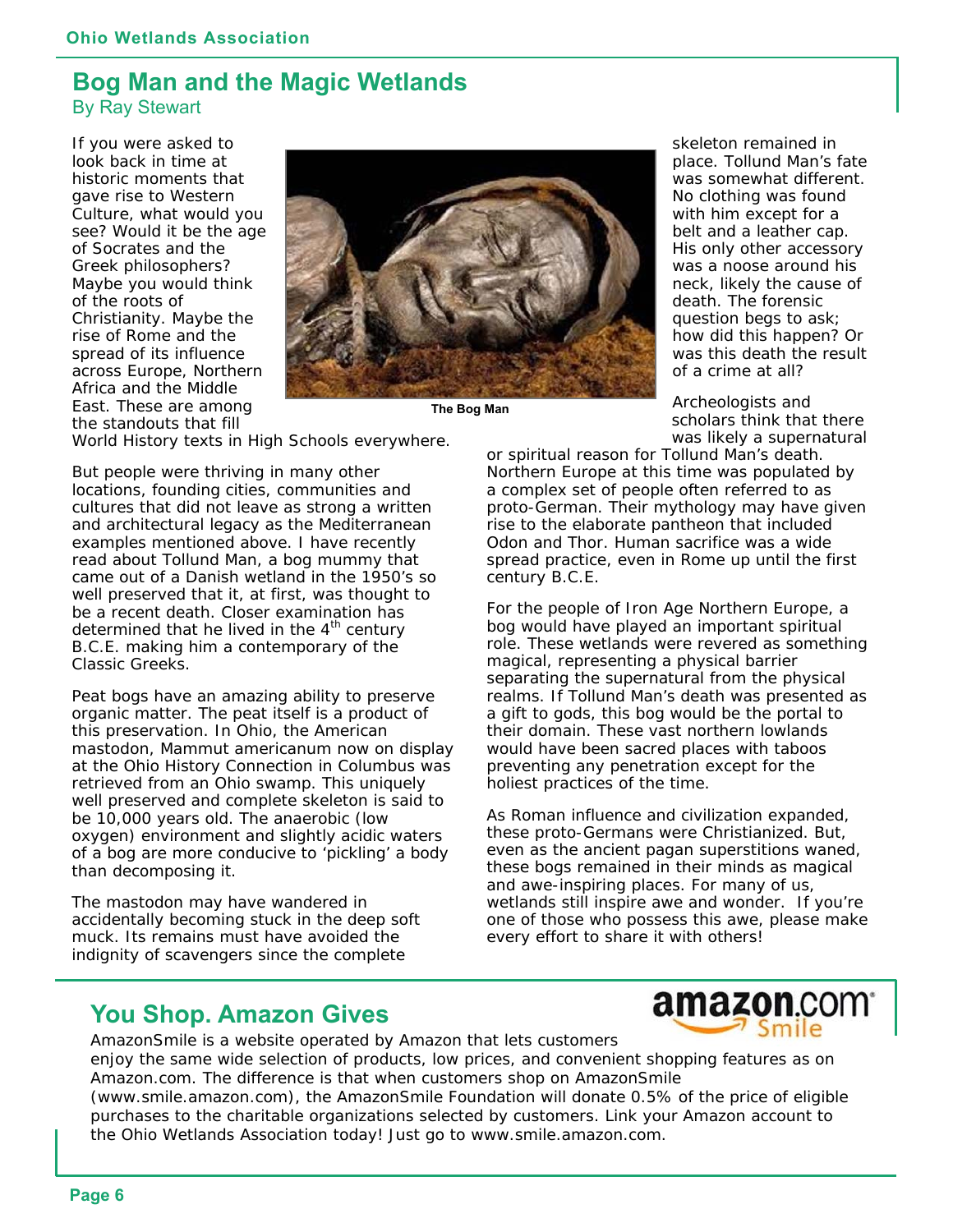# **Be a Vernal Poloza Conference Sponsor**

After many years of providing one-day vernal pool workshops we are expanding our format to a 3-day conference. The Ohio Vernal Pool Network, a team effort of Ohio Wetlands Association and Midwest Biodiversity Institute, is taking our expertise and experience to the next level. The conference will provide more depth and breadth of vernal pool topics than we can provide in a one-day format.

Feedback from our workshop attendees indicates a need for expanded experiences and offerings on vernal pool subjects. We will also be offering a variety of laboratory and field experiences. Our quest to recruit and train vernal pool monitors will include training on specific monitoring techniques. And our train the trainer program that includes workshop and outdoor resources will be completed and available to enhance the repertoire of environmental educators across the state.

Vernal Poolooza will be at the Ashland University Convocation Center on April 4, 5 & 6, 2019. AU catering is an award winning and nationally recognized food service provider. We have secured Keynote speakers for the two evening sessions, Jim McCormac, a popular and well

respected Ohio naturalist and Elizabeth Colburn, author of the natural science book Vernal Pools. They are both charismatic and informative speakers that should please all who attend. Several nearby locations will provide superior vernal pool experiences.

We are expecting 100 to 200 attendees at this conference. There will be students, volunteer naturalists, park managers and environmental educators from around the state. While some attendees will enjoy this event as paid professional development, many will take time off and pay out of pocket for the experience. We need sponsors to help us keep registration costs as low as possible. Your generous support will help defray the cost of food, materials and logistics. Thousands of hours of volunteer time will also contribute to keeping costs down. Still, there is no substitute for cash donations. See back for sponsorship levels and benefits. Sponsorship and payment information can be found at [https://](https://www.ohiovernalpoolnetwork.org/become-an-ovpn-sponsor.html)

[www.ohiovernalpoolnetwork.org/become-an](https://www.ohiovernalpoolnetwork.org/become-an-ovpn-sponsor.html)ovpn[-sponsor.html .](https://www.ohiovernalpoolnetwork.org/become-an-ovpn-sponsor.html) 

#### **Thank you for your consideration!**



# **38th International Symposium of the North America Lake Management Society**

The Ohio Lake Management and Indiana Lakes Management societies are excited to welcome NALMS to the Midwest's "Queen City," Cincinnati, Ohio. On the shores of the mighty Ohio, the river was impounded to serve modern navigation; those impoundments now function like a series of lakes. Cincinnati is

also home to a burgeoning craft-brewery industry that is certain to be one focus for conference outings. With Thomas More College's field station, active urban reservoir projects, and Environmental Protection Agency research facilities nearby, we'll find plenty to see, do, learn. Our region is also bordered by the Great Lakes to the north, and our conference theme is well served by recent cutting-edge efforts to understand and mitigate western Lake Erie's press-grabbing eutrophication issues.

Details can be found at <https://www.nalms.org/nalms2018/>